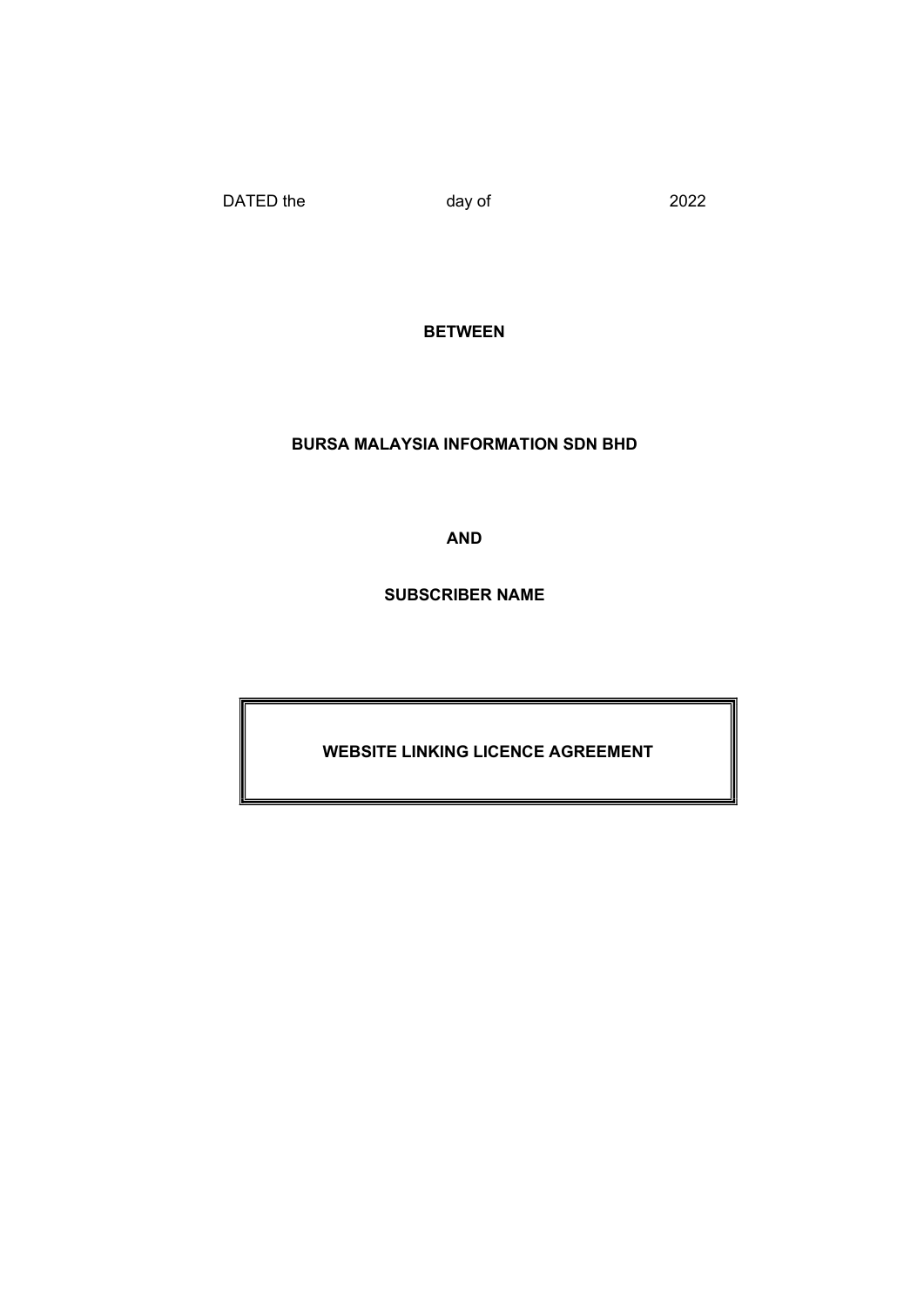### WEBSITE LINKING LICENCE AGREEMENT

This Agreement dated day of 2022 **BETWEEN** 

BURSA MALAYSIA INFORMATION SDN BHD (Company No. 152961-H), a company incorporated in Malaysia and having its registered address at 15th Floor Exchange Square, Bukit Kewangan, 50200 Kuala Lumpur (hereinafter referred to as "BURSA INFORMATION"), its successors in title and lawful assigns;

### AND

SUBSCRIBER NAME (Company No. XXXXXXXX) a company incorporated in Malaysia and having its registered address at COMPANY REGISTERED ADDRESS (hereinafter referred to as "the Subscriber"), its successors in title and lawful assigns.

#### WHEREAS

- A. BURSA MALAYSIA BERHAD (Company No : 30632-P) a company incorporated in Malaysia and having its registered address at 15<sup>th</sup> Floor, Exchange Square, Bukit Kewangan, 50200 Kuala Lumpur, Malaysia, the holding company of BURSA INFORMATION, is the owner of a site in the World Wide Web and located at the domain address http://www.bursamalaysia.com (hereinafter referred to as "the Website");
- B. BURSA INFORMATION has been duly authorised by BURSA MALAYSIA BERHAD to operate and commercialise all matters pertaining to the Website on behalf of BURSA MALAYSIA BERHAD;
- C. The Subscriber is the owner and operator of a site on the World Wide Web and located at the domain address http://www.xxx.com (hereinafter referred to as "the Subscriber's website");
- D. The Subscriber is desirous of obtaining and BURSA INFORMATION is willing to grant to the Subscriber a licence for the access to and use of the Website by the Subscriber in the manner as stipulated and upon the terms and conditions as contained herein.

### NOW IT IS HEREBY AGREED AS FOLLOWS:

### 1. LICENCE

- 1.1 In consideration of the payments to be made by the Subscriber to BURSA INFORMATION as described in Schedule 1 (hereinafter referred to as "Licence Fee"), in accordance with the terms hereinafter contained, BURSA INFORMATION hereby grants to the Subscriber non-transferable and non-exclusive licence ("the Licence") to provide access to the Website and materials displayed and contained in the Website, which may include (without limitation) all information, data, materials, graphics, price or other information as well as any software programs available on or through the Website therein as detailed in Schedule 1 (hereinafter referred to as "the Contents") from the Subscriber's website whether by (including but not limited to) hyper-linking, deep-linking or framing.
- 1.2 The Licence herein is granted for the use by the Subscriber in the mode, manner and purpose as more particularly described in Schedule 1 hereto, and subject to the terms and conditions hereinafter set forth.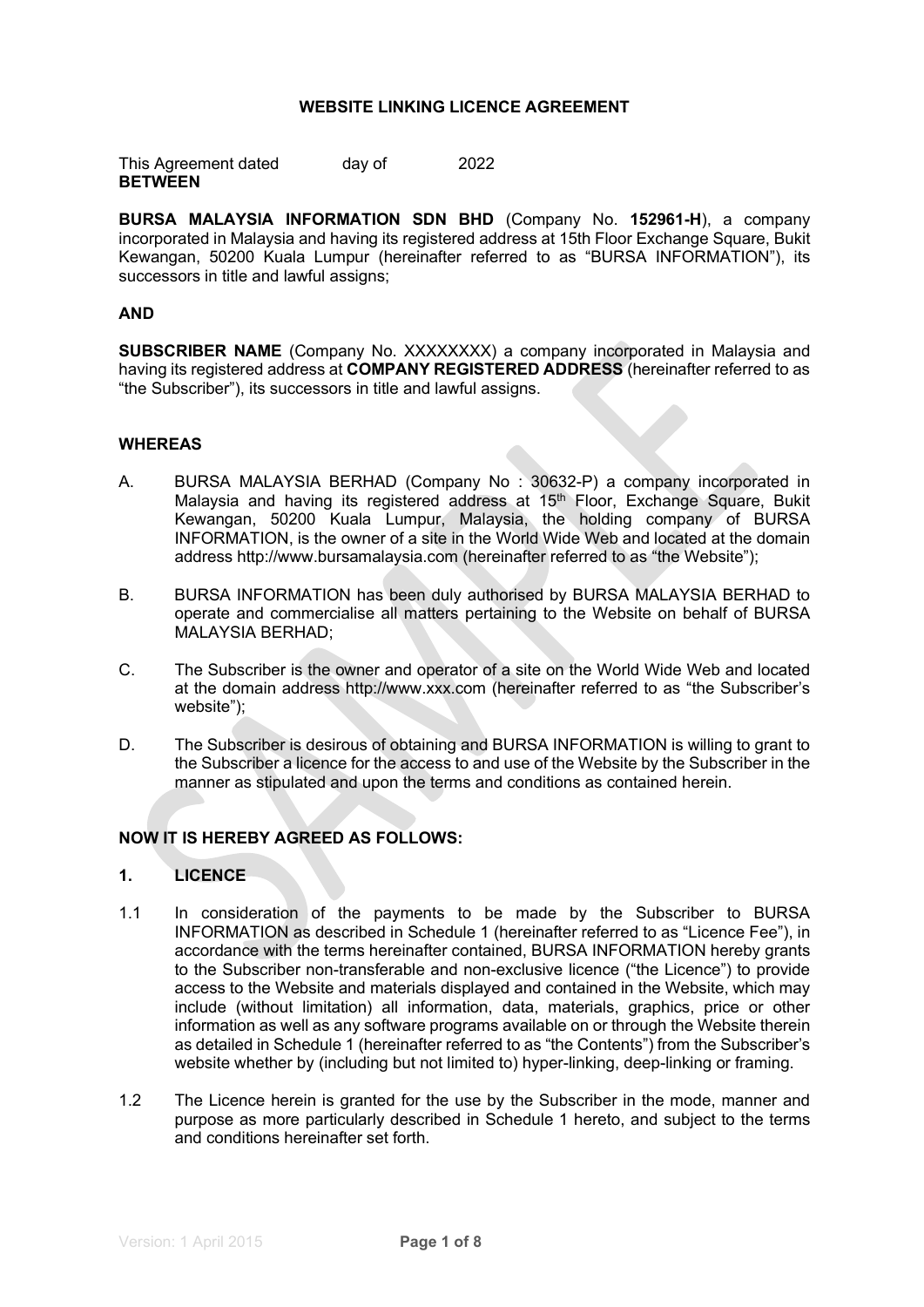- 1.3 The Licence herein shall be limited to and is granted solely for access to the Content via the Subscriber's website being the official website or identified webpage of the Subscriber.
- 1.4 Notwithstanding other provisions herein contained, the Subscriber shall not use the Licence or Contents for purposes of creating any commercial or other products, whether (tradable or otherwise), for other commercial purposes or otherwise (which in the opinion of BURSA INFORMATION will be detrimental to the business interests of the BURSA MALAYSIA BERHAD and its group of companies) unless otherwise agreed to in writing by BURSA INFORMATION.

### 2. TERM AND TERMINATION

- 2.1 This Agreement shall be valid and be in effect for the duration of the term as specified in Schedule 1 and shall be automatically renewed, upon the same terms and conditions, save and except for the Licence Fee, for successive terms of one (1) year each, unless earlier terminated in accordance with the terms hereinafter contained. The Licence Fee for each renewed term may be revised to the prevailing market rate or any rate deemed appropriate by Bursa Information. In the event Bursa Information revises the Licence Fee for any renewed term, Bursa Information shall notify the Subscriber in writing of the revised Licence Fee, no less than thirty (30) days prior to the expiry of the term or renewed term and such revised Licence Fee shall take effect on the commencement of the renewed term.
- 2.2 Subject always to clause 2.4, either party may terminate this Agreement at any time by giving the other thirty (30) days written notice of such intention; and upon such termination, both parties shall be discharged from any further obligation under this Agreement unless otherwise specified.
- 2.3 Notwithstanding clause 2.2 above, BURSA INFORMATION shall have the right to terminate this Agreement forthwith in the event that:-
	- (a) the Subscriber is in breach of any provision of this Agreement at any time, provided always that BURSA INFORMATION shall have first served upon the Subscriber a notice in writing specifying the breach and requiring that the Subscriber remedy the breach within fourteen (14) days after receipt of the notice AND the Subscriber fails to so remedy the breach or justify the breach to the satisfaction of BURSA INFORMATION within such time specified or;
	- (b) the Subscriber becomes bankrupt or if a winding up order has been made against the Subscriber or;
	- (c) the Subscriber assigns its estate for the benefit of creditors or a receiver and/or manager has been appointed in respect of its assets or business or becomes subject to any compromise or arrangement for the purpose of any scheme for reconstruction or amalgamation.
- 2.4 The termination of this Agreement in accordance with the provisions herein shall be without prejudice to any rights which either party may have acquired against the other party hereto in respect of any antecedent breaches.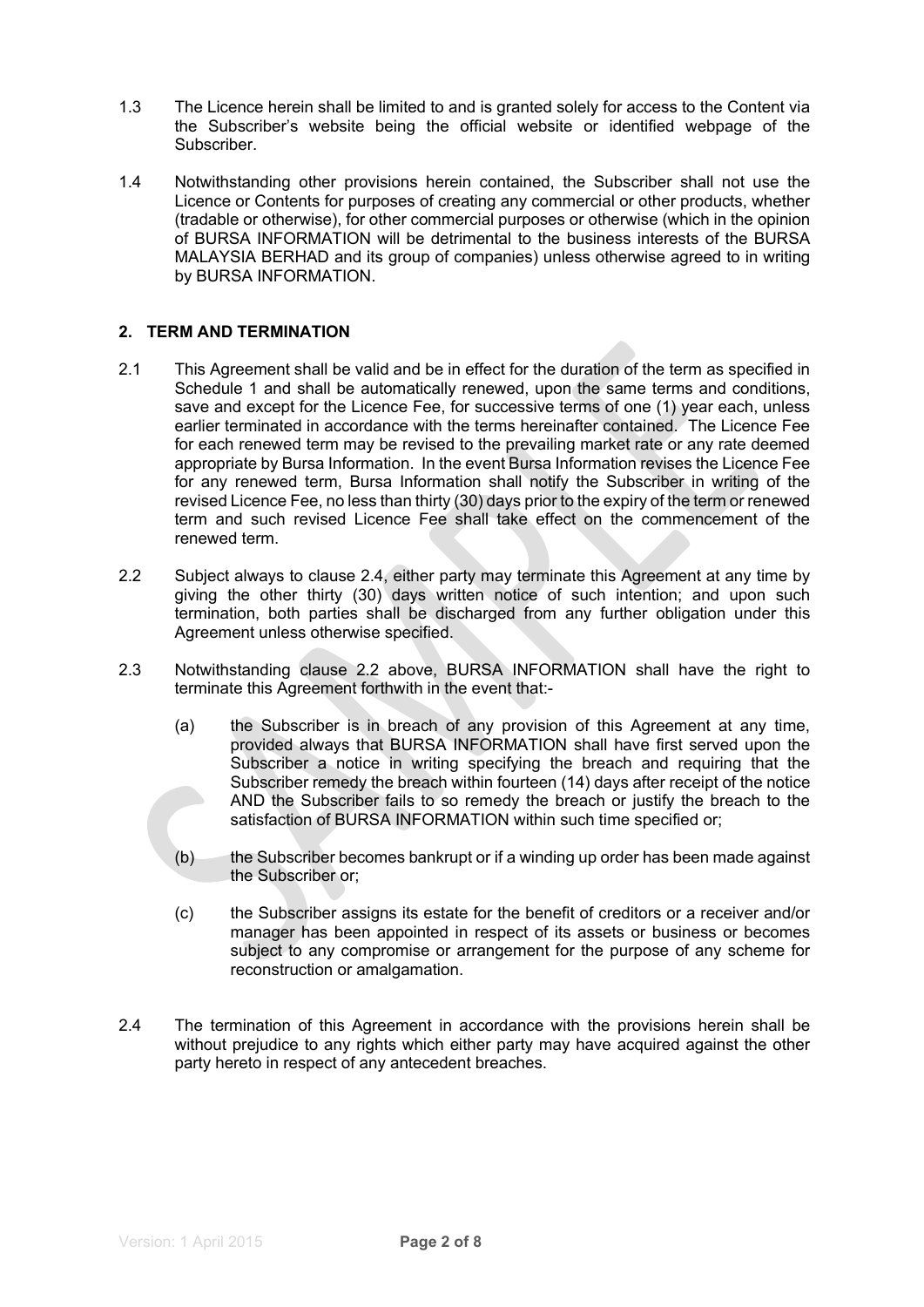# 3. INTELLECTUAL PROPERTY

- 3.1 The parties hereby acknowledge and agree that the Website and Contents, are protected by copyright, trade mark and/or other intellectual property laws, unless where expressly indicated to the contrary.
- 3.2 The Subscriber agrees that the Website and (and unless otherwise specified) its Contents shall remain the sole and exclusive property of BURSA MALAYSIA BERHAD. Nothing in this Agreement shall be construed so as to grant the Subscriber any ownership right in the Website or its Contents or a licence except as otherwise specified in this Agreement and described in Schedule 1.
- 3.3 The parties further agree that the intellectual property rights in the name 'BURSA MALAYSIA BERHAD', its logo, the names of the companies in its group, and the products of BURSA MALAYSIA BERHAD and its group of companies vests with BURSA MALAYSIA BERHAD. All other marks, trade names, product names and logos contained in the Website are used purely in editorial fashion only without any intention for infringement, and inures to the benefit of the respective owners.
- 3.4 The Subscriber agrees that the Website and its Contents, including but not limited to the text, photographs, graphics and any audio or video applications, are designed and presented by BURSA INFORMATION in a format and appearance unique to BURSA MALAYSIA BERHAD ("BURSA MALAYSIA's Look and Feel"). BURSA MALAYSIA's Look and Feel is protected by the applicable intellectual property laws.
- 3.5 BURSA MALAYSIA BERHAD reserves the right to complete editorial freedom and the right to modify the Website and/or the Contents at all times and in any manner whatsoever during the term hereby created.

# 4. LINKING CONDITIONS

- 4.1 The Subscriber may link to the Website or Contents or specific sections of the Website upon the prior written agreement of BURSA MALAYSIA in accordance to the terms in this Agreement and as described in Schedule 1.
- 4.2 The Subscriber acknowledges and agrees that:-
	- (a) the link established by the Subscriber shall not damage or dilute the goodwill associated with BURSA MALAYSIA BERHAD's name and marks, and where applicable, that of its group of companies;
	- (b) that the link or any part thereof does not create or imply or give the appearance of a special association between BURSA MALAYSIA BERHAD and the Subscriber nor that the Subscriber is sponsored by BURSA MALAYSIA BERHAD and/or its group of companies; and
	- (c) it shall take all necessary measures to prevent second level links to the Website and/or the Contents by third parties via the Subscriber's website. In the event of the Subscriber having notice of such link by a third party, it shall immediately inform BURSA INFORMATION and take immediate and necessary steps to stop such a second level link and take necessary measures to prevent any such second level link in the future.
- 4.3 The Subscriber shall not link to or frame any page of the Website or Contents therein in any website containing material or information that is inappropriate, unlawful, infringing,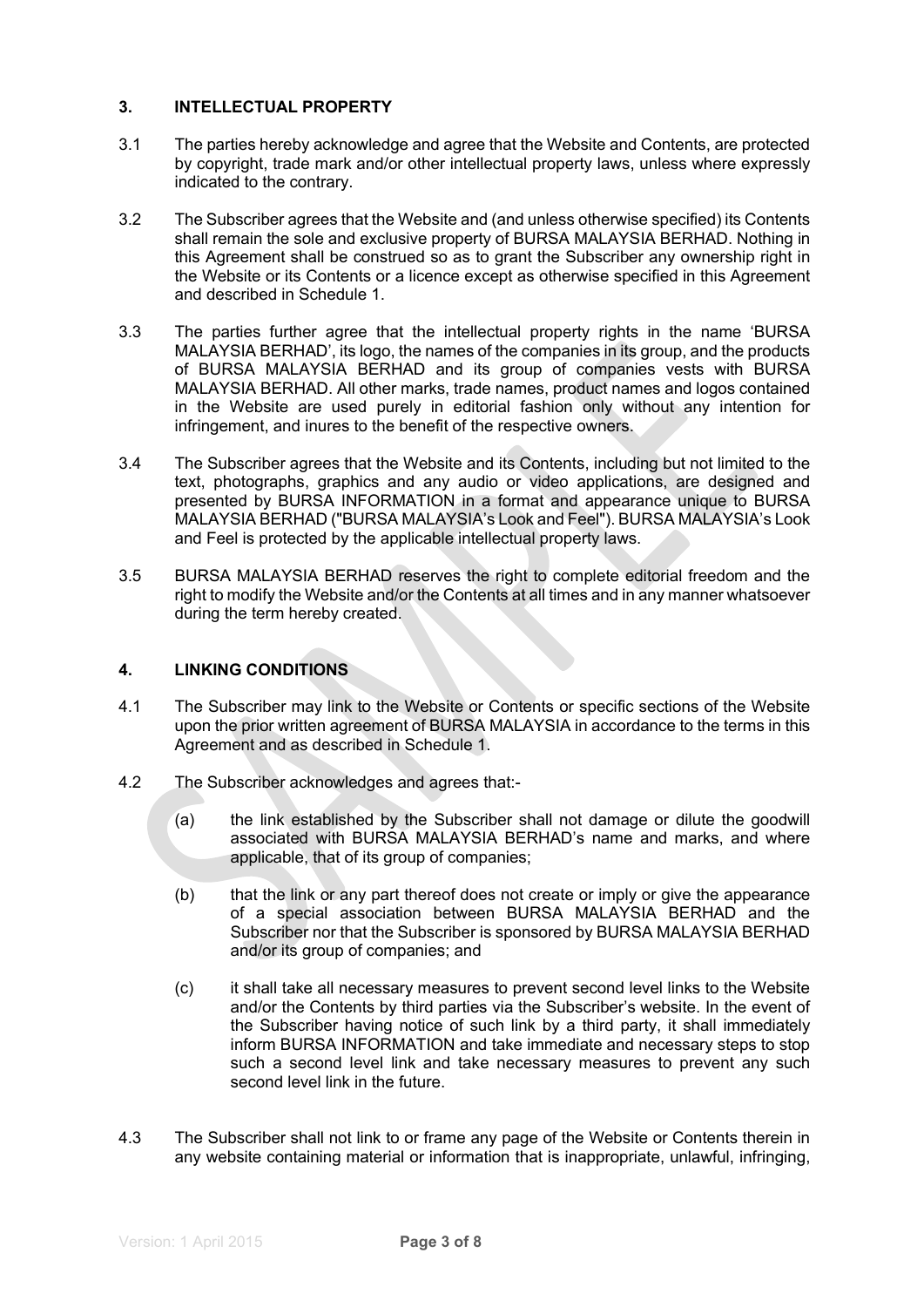defamatory, profane or obscene, or that which violates any applicable and relevant laws, rules, regulations or proprietary, privacy or publicity rights.

- 4.4 The Subscriber agrees that no other use of BURSA MALAYSIA BERHAD's name or marks is permitted without the express prior written permission of BURSA INFORMATION.
- 4.5 BURSA INFORMATION shall at all times retain the discretion to require the Subscriber to disable or terminate any links that is, in its opinion, may deem inappropriate, undesirable or have an adverse effect on the good reputation of BURSA MALAYSIA BERHAD and/or its group of companies.

### 5. PAYMENT AND FEES

- 5.1 In consideration of BURSA INFORMATION granting the Licence as herein described, the Subscriber shall pay to BURSA INFORMATION a Licence Fee and such other additional charges as particularly stipulated in Schedule 1 hereto.
- 5.2 In the event of any overdue payment of the Licence Fee, whether formally demanded or not, a late payment penalty of one and a half per centum (1.5%) per month shall accrue on such unpaid Licence Fee until actual payment thereof without prejudice to BURSA INFORMATION's any other rights under this Agreement or at law.
- 5.3 Fees payable to Bursa Information by the Subscriber pursuant to this Part shall be net and free of all and any consumption, sales, turnover or other direct or indirect taxes or levies, goods and services tax, stamp duties, financial institution duties, or similar heads of charges now existing or subsequently introduced and exacted by any Government in respect of this Agreement.

### 6. REPRESENTATION AND WARRANTIES

- 6.1 Each Party represents and warrants that throughout the entire term of this Agreement:
	- (a) Both Parties have the unrestricted right to enter into this Agreement, and that this Agreement does not conflict with any other agreement or obligation by which such party is bound;
	- (b) that the Website or the Subscriber's website does not contain inappropriate, unlawful, infringing, defamatory, profane or obscene, material or information, and
	- (c) that the Website or the Subscriber's website does not violate any applicable and relevant laws, rules, regulations or proprietary, privacy or publicity rights.

#### 7. LIMITATION OF LIABILITY

- 7.1 BURSA INFORMATION shall not be held liable for any loss or damage caused by any interruptions to the access of information on the Website and/or its Contents which is due to causes or defects beyond BURSA INFORMATION's control.
- 7.2 Whilst BURSA INFORMATION endeavours to ensure that all information contained on the Website and/or its Contents are accurate and correct, BURSA INFORMATION shall not be liable for any and all costs, loss or damage howsoever arising which the Subscriber may incur or suffer (including but not limited to liabilities to third parties) as a result of any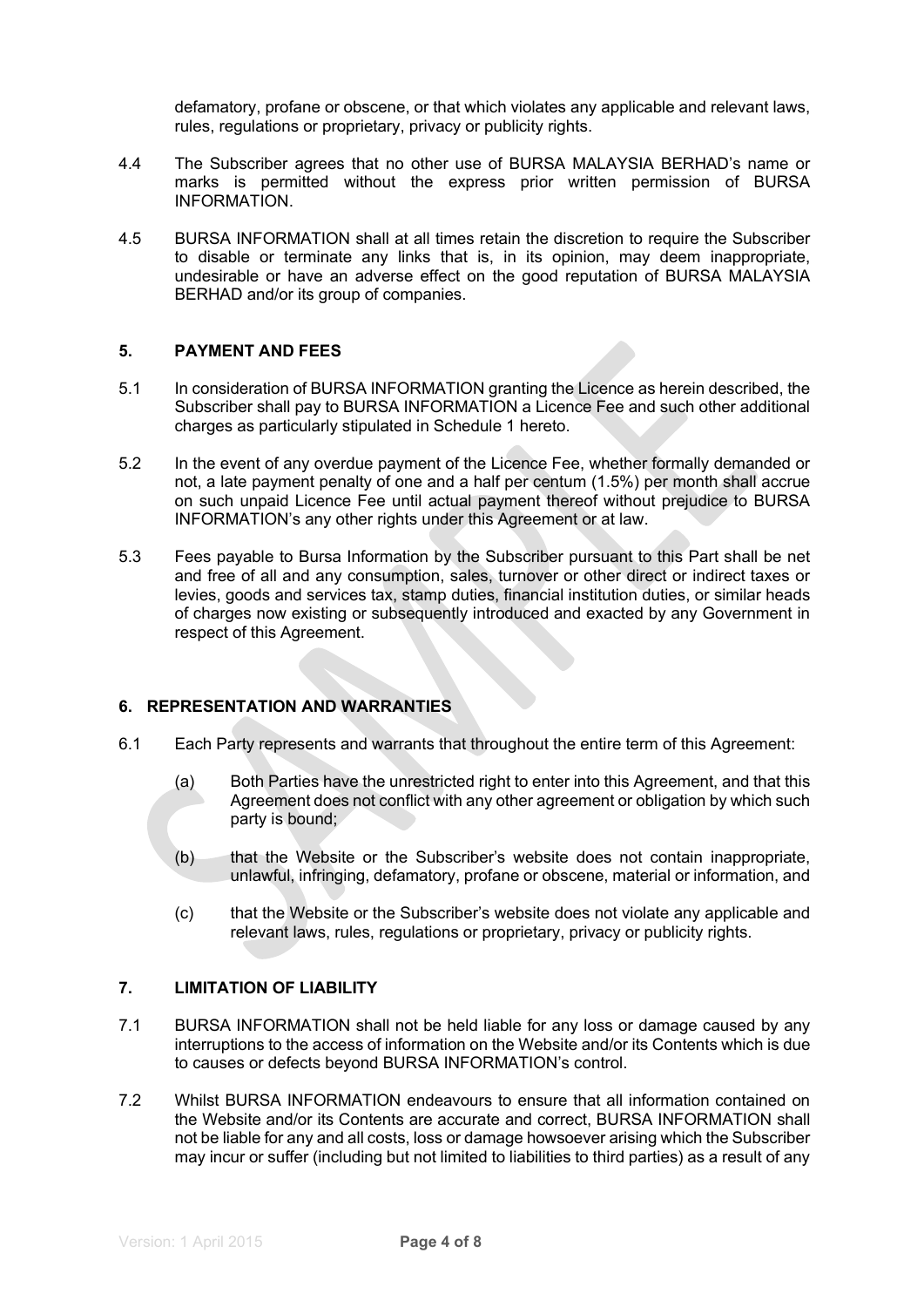information in the Website or the Contents being inaccurate, incorrect or erroneous in any respect.

### 8. FORCE MAJEURE

- 8.1 In the event that force majeure prevents a Party to this Agreement from fulfilling its obligations under this Agreement, the obligations of both Parties under this Agreement shall be suspended for the duration of the said force majeure event.
- 8.2 In the event a force majeure situation shall continue for a continuous period of at least one (1) month from the date of occurrence of such event (or such other period as the parties shall mutually agree), this Agreement shall be deemed to have been frustrated and shall be terminated, and thereafter none of the parties shall have any claim against the other except for any antecedent breach or liability that has accrued pursuant to this Agreement.
- 8.3 For the purposes of the above 'force majeure' means all events and/or circumstances being beyond the control of the parties occurring after the execution of this Agreement including (but not limited to) war, natural disaster, riot or governmental regulations.

### 9. NOTICES

9.1 Any notice required to be given to either Party hereunder shall be in writing and shall be served on the other party by facsimile transmission or email / prepaid registered letter at its registered address or at such other address as may hereafter be notified by such party as being its address for service. Any notice which is delivered or transmitted by facsimile shall be deemed served at the date of delivery or transmission (with confirmation of such delivery of transmission), and a notice which is posted shall be deemed to have been served on the other party upon the expiry of two (2) days after the date on which the notice is delivered to the postal authorities for delivery. A noticed delivered by e-mail shall be deemed served on the date of the e-mail transmission.

#### 10. ENTIRE AGREEMENT

10.1 This Agreement and the Schedules hereto shall form the entire understanding between the Parties.

### 11. ASSIGNMENT

11.1 This Agreement shall not be assignable by either Party without the prior written consent of the other.

### 12. AMENDMENT

12.1 This Agreement may be amended, varied or modified or otherwise altered upon the written and mutual agreement of both Parties.

#### 13. GOVERNING LAW

13.1 This Agreement shall be interpreted in accordance with laws of Malaysia and the parties submit to the non-exclusive jurisdiction of the Courts of Malaysia. In the event of any dispute arising from this Agreement, the parties agree that such dispute shall first be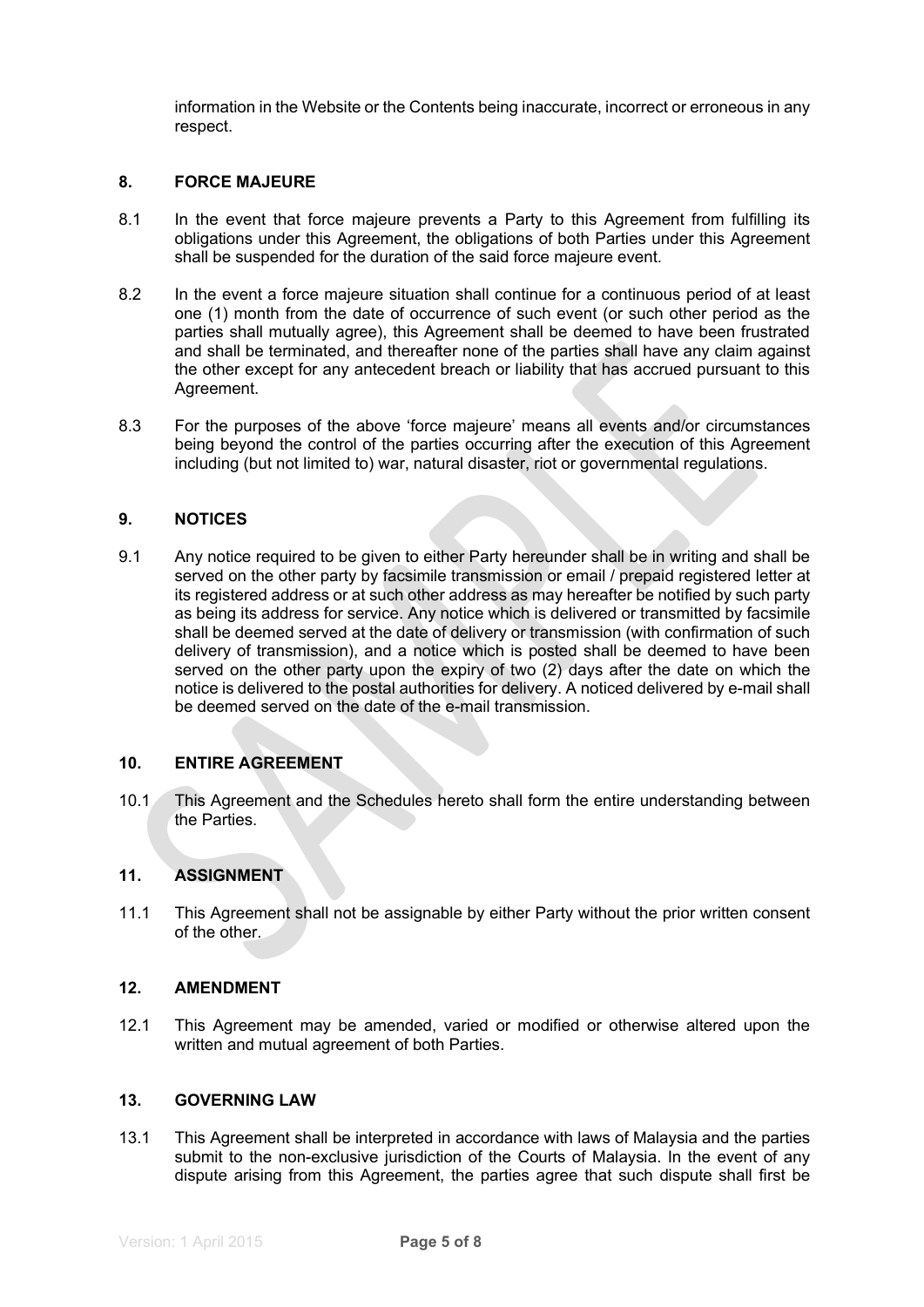referred to arbitration at the Kuala Lumpur Regional Centre for Arbitration pursuant to its prevailing rules provided that neither shall be obliged to follow this procedure where that party intends to apply to a court for an interlocutory injunction against the other party. The language used in such arbitration shall be English.

### 14. GENERAL

- 14.1 Nothing in this Agreement shall be deemed to create a partnership or joint venture between BURSA INFORMATION or BURSA MALAYSIA BERHAD and the Subscriber and neither Party shall hold itself out as agents or representatives of the other Party hereto.
- 14.2 No waiver by either Party hereto of any breach by the other Party of any of these terms and conditions shall be deemed as a waiver of any other breach.
- 14.3 Words denoting the single number shall include the plural and vice versa.
- 14.4 Headings used in this Agreement are for convenience only and shall not affect interpretations.
- 14.5 Words denoting individuals shall include corporations and vice versa.
- 14.6 Any stamp duties payable in respect of this Agreement shall be borne by the Subscriber and each party shall bear its own legal costs relating to the preparations and execution of this Agreement.

(The rest of this page is intentionally left blank)

\*\*\*\*\*\*\*\*\*\*\*\*\*\*\*\*\*\*\*\*\*\*\*\*\*\*\*\*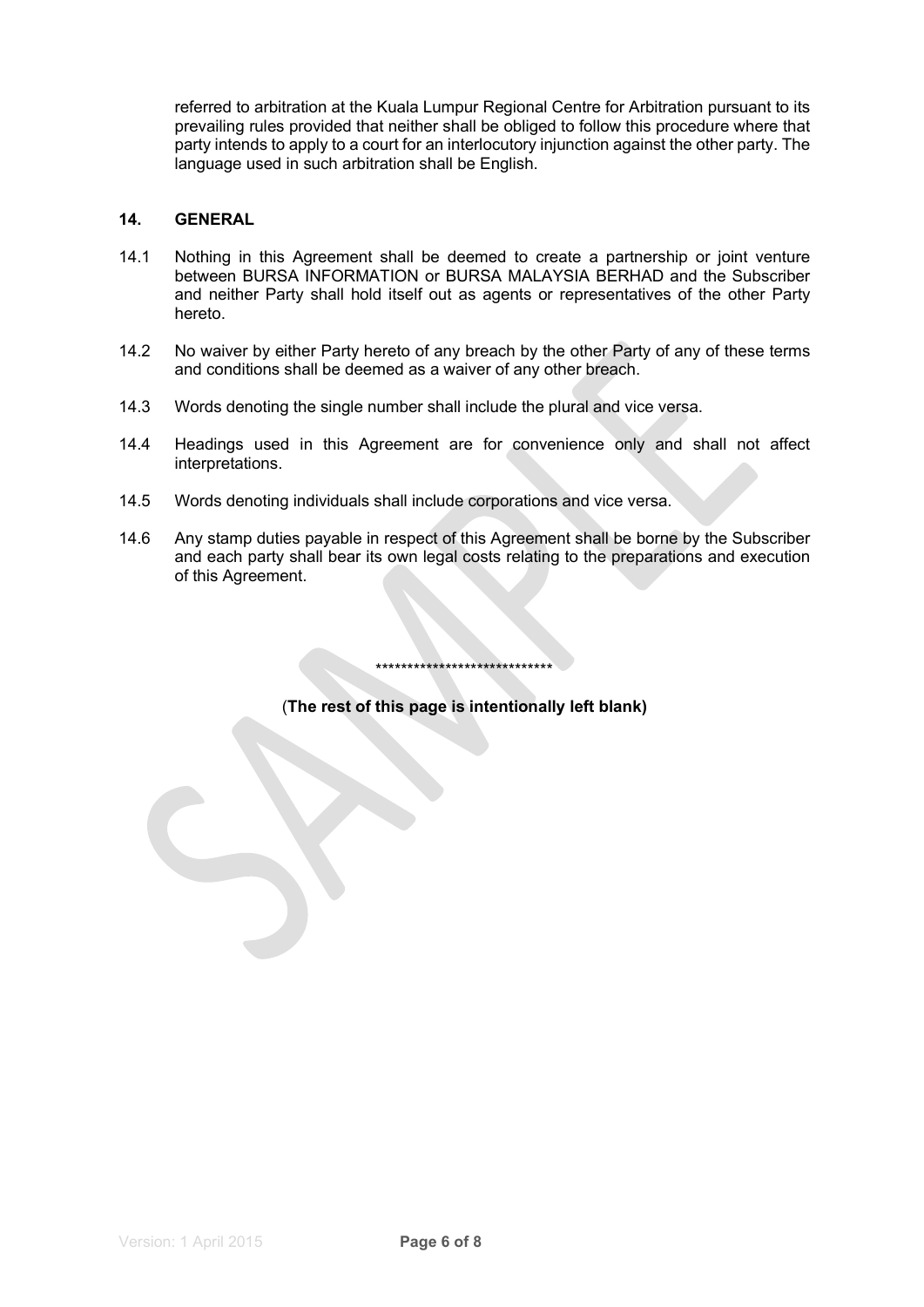IN WITNESS WHEREOF the Parties have hereunto set their hands and seals to this Agreement on the day first above written.

SIGNED by

For and on behalf of BURSA MALAYSIA INFORMATION SDN BHD (Company No. : 152961-H)

\_\_\_\_\_\_\_\_\_\_\_\_\_\_\_\_\_\_\_\_\_\_\_\_\_\_\_\_\_\_\_\_\_\_\_\_

 $\mathcal{L}$  , we can also the contribution of the contribution of  $\mathcal{L}$ 

 $\overline{\phantom{a}}$ 

\_\_\_\_\_\_\_\_\_\_\_\_\_\_\_\_\_\_\_\_\_\_\_\_\_\_\_\_\_\_\_\_\_\_\_\_

| Name        |  |
|-------------|--|
| IC No.      |  |
| Designation |  |

In the presence of:

| Name        |  |
|-------------|--|
| IC No.      |  |
| Designation |  |

### SIGNED by

For and on behalf of the **SUBSCRIBER NAME** (Company No. XXXXXXXX)

Name : IC No.  $\qquad \qquad :$ Designation :

In the presence of:

| Name        |  |
|-------------|--|
| IC No.      |  |
| Designation |  |